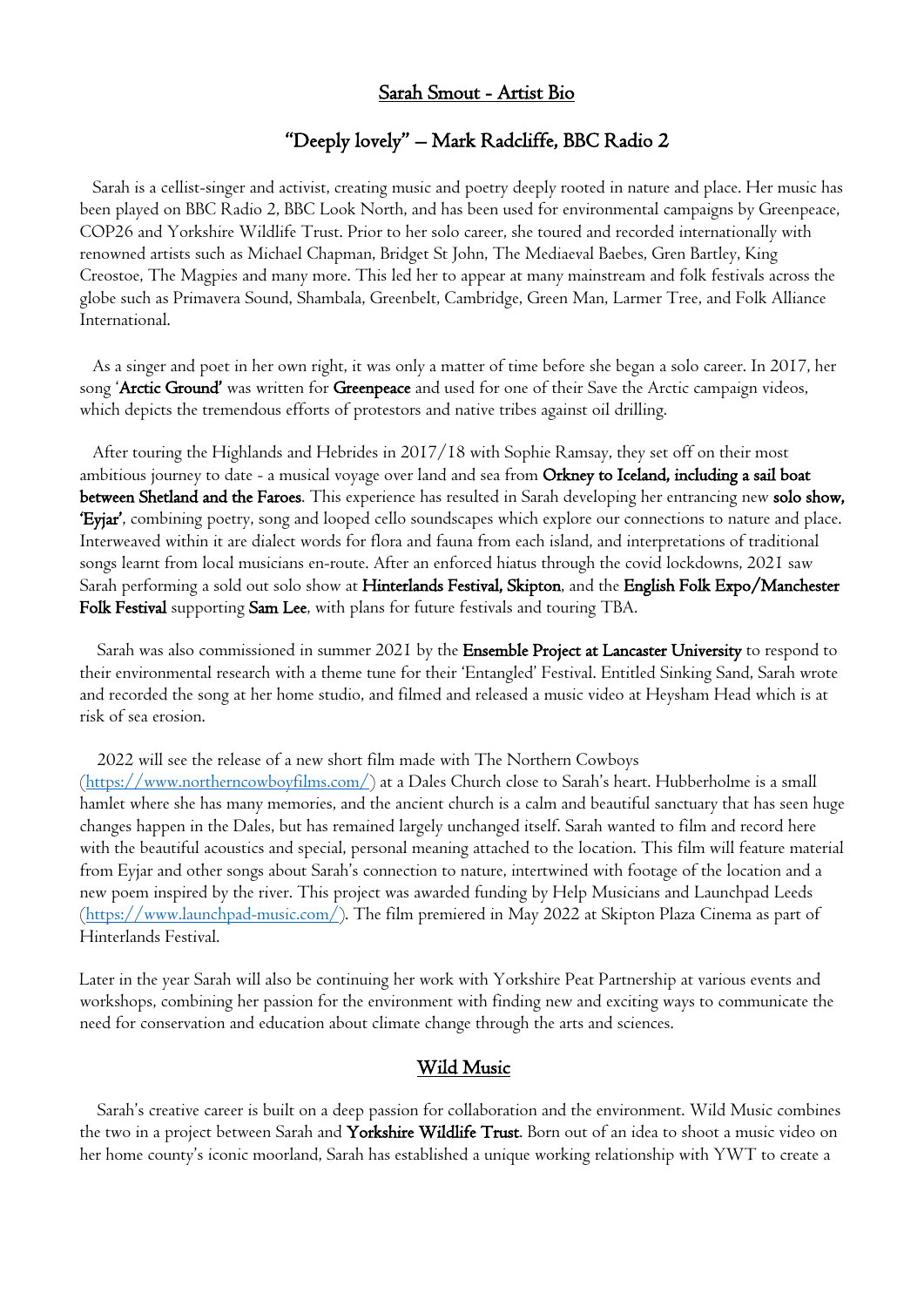series of outdoor music videos highlighting some of Yorkshire's most fragile environments. The first saw her single 'Atlas' released in June 2021 alongside a video set on a blanket bog restoration site, which was played at COP26 in Glasgow, as well as COP26 tv, and received airplay on the BBC Radio 2 Folk Show. The video also received press in publications such as Living North, Yorkshire Dales Review, IUCN, Yorkshire Post and others, including an interview and feature on BBC Look North.

 The next Wild Music video will be filmed on the coast in 2022, to raise awareness of plastic pollution and the effects of climate change on the coastal habitats and people. Sarah will be working with Laura Hudson, a professional mermaid, ocean conservationist and seamstress, to create an outfit for the video made from sea-litter and recycled materials. Other members of the Wild Music team on this video are Jenny Sharman, Peatland restoration officer at Yorkshire Peat Partnership, who will be directing and producing the video, and Billy White, a film maker in Skipton. Jenny's work as a director began in Africa where she produced several awardwinning wildlife documentaries under the moniker True Nature Films. Alongside the release of the video and single in June, Sarah and YWT plan to hold beach clean-ups and events to further communicate the need for ocean conservation that involves and benefits the community.

### Reviews and Press Quotes

### 'Deeply lovely' – Mark Radcliffe, BBC Radio 2 Folk Show

#### Hinterlands Festival 2021:

'Sarah Smout offered the perfect opening to Hinterlands Festival with a set deeply rooted in time and place but containing within its apparent simplicity the power to transport the rapt audience across oceans. It was a performance born out of a combination of deeply felt experience, musical virtuosity and a captivating stage presence, and one felt very deeply by those lucky enough to witness it' – Sarah Bird, Director, Wild Rumpus

# The Joinery, Settle Stories 2019:

'Throughout the evening's performance Sarah manages to bring to vivid life the variety of landscapes and the communities who inhabit them, from cries of seabirds and their pattering feet through to the howling gales and the harmonies of traditional songs, achieving wonderful and entrancing effects through her use of looped cello, song and poetry but most of all it is her clarity of vision which reaches out to the audience to draw them into her view of the world.'-Gill O'Donnell - full review - https://www.settlestories.org.uk/review-returning-home

'Imaginative, creative, innovative and deeply sensitive, but above all, brave.' – Sir John Lister Kaye, author and naturalist

'Sarah was a joy to work with. There wasn't one member in the sold-out audience who wasn't captivated by her extraordinary story and mesmerising music. During the Q&A, the most common question was when will you return?' - Charles Tyrer, Executive Director, Settle Stories

'A superb evening – moving, dreamy, evocative and stimulating, full of heart and soul and a deep care for the world'– Harriet Fraser, author, artist, and audience member

'Startlingly good arrangements' - FRUK 'beautiful' - Greenpeace International